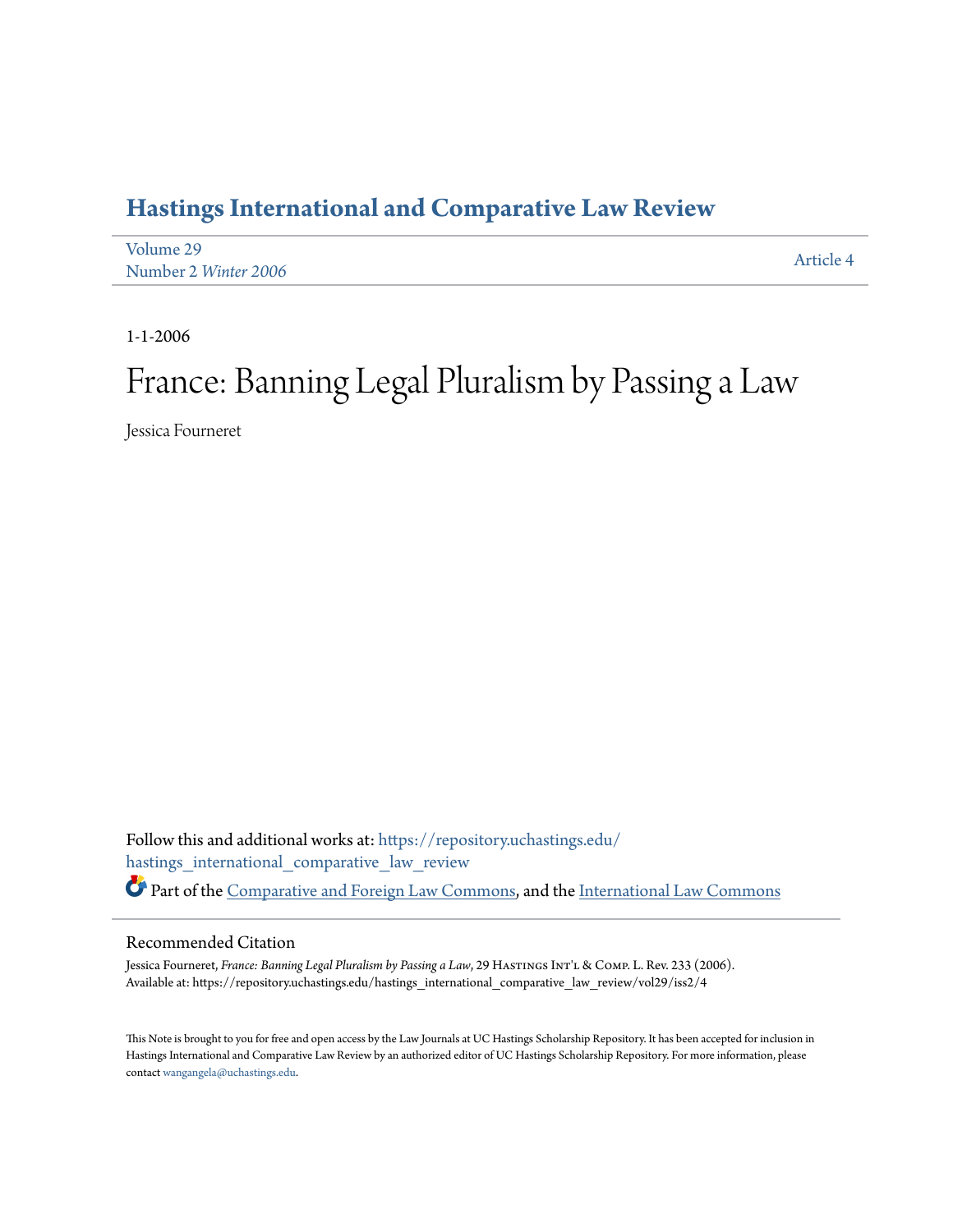# **France: Banning Legal Pluralism by Passing a Law**

*By* JESSICA FOURNERET\*

# **Introduction**

On September 2, 2004, the first day of *la rentrée*<sup>1</sup> in France, an estimated million<sup>2</sup> French Muslim students were forced to either take off their headscarves-or watch their female counterparts do so-upon entering the school buildings. $3$  The consequences for failing to comply were temporary suspension, expulsion, or even, prosecution.<sup>4</sup> This is because on March 15, 2004, French president Jacques Chirac enacted a law to prohibit public school students from wearing clothing and insignia that "openly manifest a religious affiliation."<sup>5</sup> While the law, on its face, bans "all such symbols," including "large" Catholic crucifixes, Jewish yarmulkes and Sikh turbans, the unstated but clear aim of the law was to

<sup>\*</sup> **J.D.** Candidate, University of California, Hastings College of the Law, 2006. The author would like to thank Professor Ugo Mattei for his valuable insights.

<sup>1.</sup> La rentrée is the French term for returning to school after the summer vacation.

<sup>2.</sup> Carol Eisenberg, *France's Secularism: An Uneasy Fit,* THE SEATTLE TIMES, December 14, 2004, at A3.

<sup>3.</sup> Sebastian Rotella, *The Conflict In Iraq; Chirac Demands Captors Release Two Journalists,* L.A. TIMES, Aug. 30, 2004, at A6.

*<sup>4.</sup> See, e.g., Chirac: Those Breaking Religious Symbols Ban Will Be Prosecuted,* REUTERS, July 14, 2004, at <www.pluralism.org/news/intl/index.php?xref=Controversy +Over+the+Headscarf&sort=-DESC> (visited Oct. 22, 2005); Nicola Clark, *French unite to ask for hostages' release,* INT'L HERALD TRIB., Aug. 30, 2004, at **Al.**

<sup>5.</sup> Projet de Loi Encadrant, en Application du Principe de Laïcité, le Port de Signes ou de Tenues Manifestant une Appartenance Religieuse dans les Ecoles, Collèges et Lycées Publics, No. 253, Assemblée Nationale, Douzième Législature (2004), available at <www.assemblee-nat.fr/12/pdf/ta/ta0253.pdf> ("Dans les écoles, les collèges et les lycées publics, le port de signes ou tenues par lesquels les élèves manifestant ostensiblement une appartenance religieuse est interdit. Le règlement intérieur rappelle que la mise en oeuvre d'une procédure disciplinaire est précédée d'un dialogue avec l'élève." [It is forbidden to wear symbols or clothing that openly manifests membership to a religion in public elementary, intermediate and high schools. The rules of procedure require that disciplinary proceedings be preceded by a discussion with the pupil.]).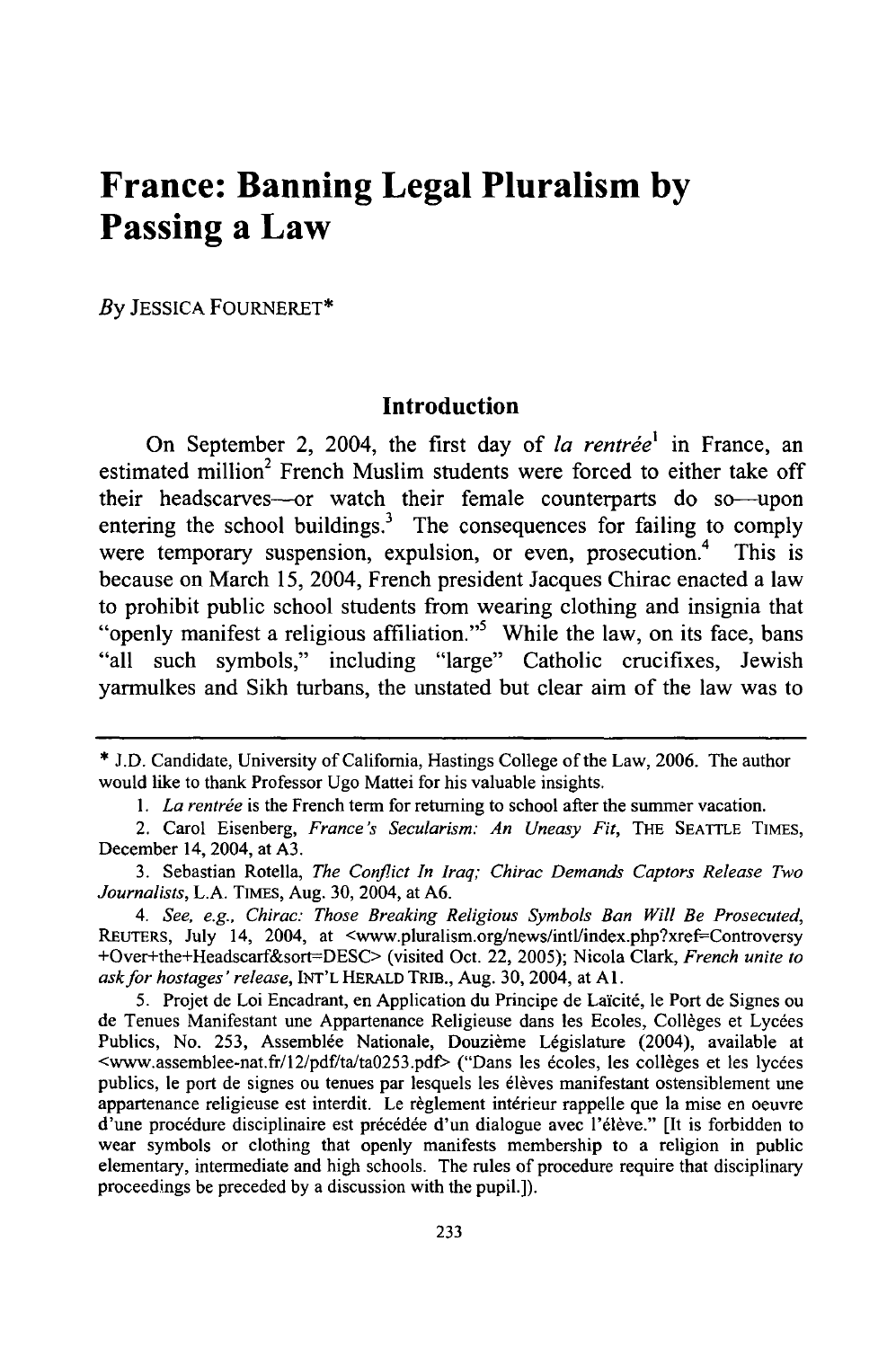prohibit female Muslim students from wearing the *hijab*,<sup>6</sup> or headscarf.<sup>7</sup> The French parliament voted almost unanimously (494 to 36) to pass the ban.<sup>8</sup> Early polls indicated that the French public understood the motive behind the law in the same way and were overwhelmingly supportive of it.<sup>9</sup>

Unfortunately for the French, the Muslim community was not as supportive. There were threats of schoolgirl strikes, threats of huge sympathy strikes, threats of mass lawsuits, threats of violence from terrorists, and threats of Islamist retribution, including warnings to the country's Muslim women's-rights activists.<sup>10</sup> One explanation for the anger and frustration is that, according to some Muslims, wearing the hijab is not a choice that the students make; it is an obligation stemming from Islamic law.<sup>11</sup> Whether or not each student feels obliged to wear the scarf is difficult to determine. Assuming a student does indeed feel such an obligation, the ban creates a conflict of laws. On the one hand, the girl wants to cooperate with the laws of her country and of her school, while on the other, she may feel a personal duty to wear the scarf and may suffer from societal and familial pressure to do so.

This note will discuss the impossible choice that these two laws impose on school-aged children. I will first discuss the current French attitude towards religion and state, and its historical basis. I will then put forth several alternative explanations for the current desire to keep religion out of the classrooms. In the following section, I will discuss the personality principle of Islam, several conflicting theories about the veil, and reasons why the veil poses such a threat to Western society. I will examine the Western system of laws and the conflict between that system and religious belief systems which impose differing sets of laws. Finally, I

9. Davis, *supra* note 7, at 221.

10. Jane Kramer, *Taking the Veil; How France's Public Schools Became the Battleground in a Culture War,* THE NEW YORKER, Nov. 22, 2004, at 58.

*<sup>6.</sup> The Question Of Hijab: Suppression Or Liberation?,* THE INSTITUTE OF **ISLAMIC** INFORMATION **AND** EDUCATION, at <www.usc.edu/dept/MSA/humanrelations/womeninislam/ whatishijab.html> (visited Mar. 6, 2005) ("The word *'hjab'* comes from the Arabic word 'hajaba'' meaning to hide from view or conceal. In the present time, the context of hijab is the modest covering of a Muslim woman.").

<sup>7.</sup> Derek H. Davis, *Reacting to France's Ban: Headscarves and Other Religious Attire in American Public Schools,* 46 J. **CHURCH** & **STATE,** at 221 (Spring 2004).

<sup>8.</sup> Elisa T. Belier, *The Headscarf Affair: The Conseil d'Etat on the Role of Religion and Culture in French Society,* 39 TEX. INT'L L.J. 581, 581 (2004).

<sup>11.</sup> Megan K. Stack, *The Many Layers of the Veil,* L.A. TIMES, Jan. 12, 2005, at **Al.** The article tells the story of Egypt's former chief justice, Said Ashmawi, whose life changed dramatically after writing a book that gathered and interpreted religious arguments for the *hiab* and claimed that Islam does not require women to cover their hair. Once a respected judge he is now confined to his home with a guard at his door due to receiving death threats.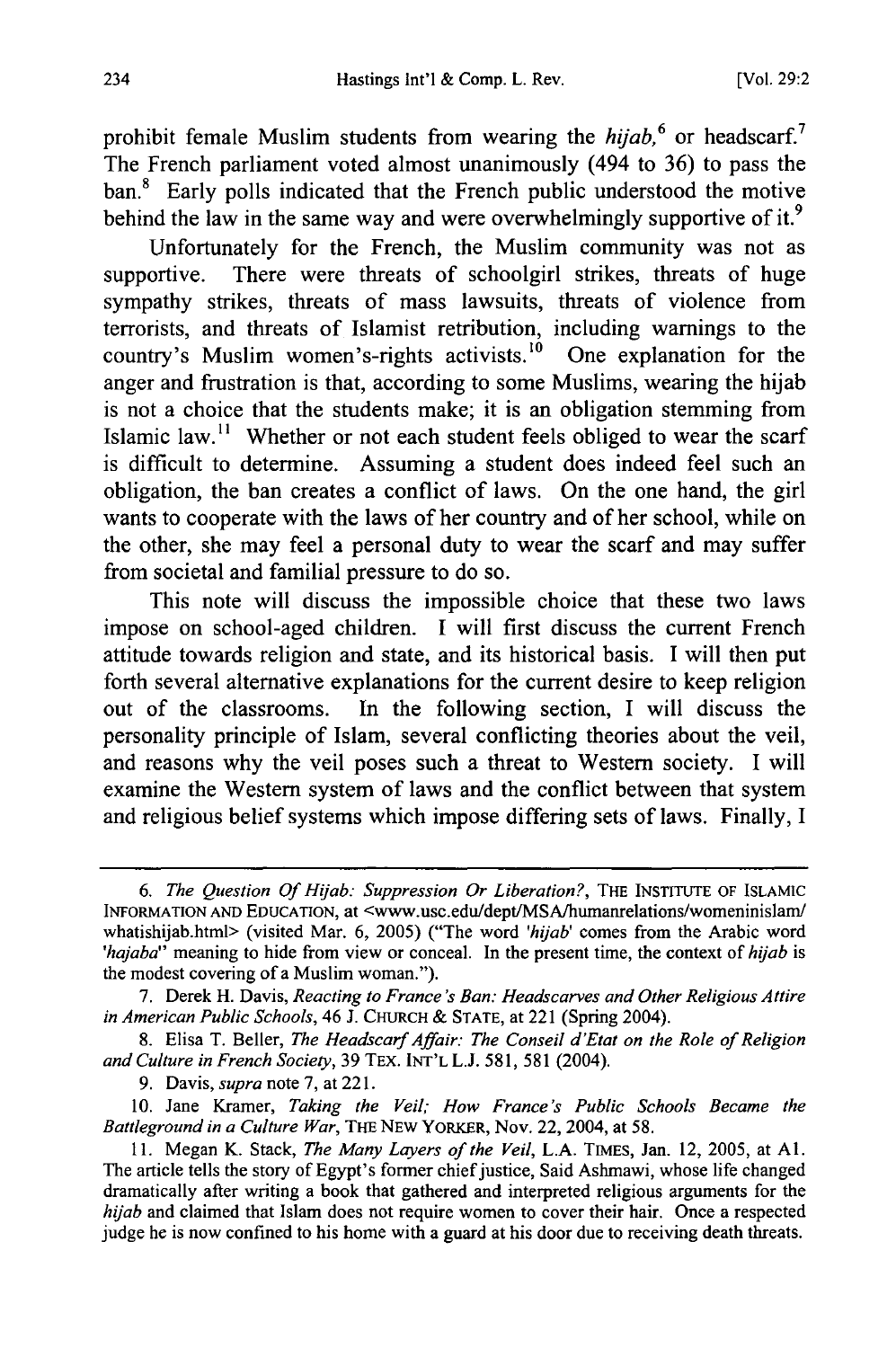will explain the reasons why this ban on religious clothing is counterproductive.

## **I.** The History of French *Larcitd*

Laïcité is a concept regarding the separation of church and state, yet it is also a state of mind that incorporates a long history of cultural ideas.<sup>12</sup> The French attitude towards *laïcité* dates back to the French Revolution of **1789.13** The Declaration of the Rights of Man and of the Citizen of August 26, 178914 guaranteed the freedom of belief; and the Constitution of 179 *<sup>115</sup>* declared the freedom of religious observance. Two important events occurred at this time: the nationalization of the clergy's property and the beginning of state financial assistance for the church.<sup>16</sup> A decade later, an agreement dated July 15, 1801, between Napoleon and the Pope, restored religious peace.<sup>17</sup> By 1879, however, the republicans gained power and enacted anticlerical legislation in order to reduce the influence of the church. 18 Finally, in 1905, legislation was passed to officially separate church and state and to cut off financial aid to churches, which would, in turn, guarantee freedom of public worship. $^{19}$ 

The word *laïcité* is used to summarize prevailing beliefs regarding the proper relationship between religion and the French state.<sup>20</sup> It has been compared and translated to the English word "secular" yet is infused with historical meaning. For example, *laïcité* has the connotation of the state protecting itself from the excesses of religion as opposed to the U.S. conception that religion must be protected from the excesses of the state.<sup>21</sup>

14. Declaration of the Rights of Man and of the Citizen, Aug. 26, 1789, art. 6, available at <www.conseil-constitutionnel.fr/textes/d 1789.htm>.

15. FR. CONST. art. I, (1791), available at <sourcebook.fsc.edu/history/ constitutionof1 791 .html>.

16. Rik Torfs, *Church and State in France, Belgium, and the Netherlands: Unexpected Similarities and Hidden Differences,* 1996 BYU L. REv. 945, 947 (1996).

- 19. *Id.* at 948.
- 20. Gunn, *supra* note 13, at 420.

<sup>12. &</sup>quot;Laïcité is a prevailing conception of the separation of church and state and the absence of religious interference into government affairs. The concept is related to secularism, but does not imply hostility towards religious beliefs. The French government is legally prohibited from recognizing any religion." WIKIPEDIA <en.wikipedia.org/wiki/La%EFcit%E9> (visited Mar. 6, 2005).

<sup>13.</sup> T. Jeremy Gunn, *Religious Freedom and Laicite: A Comparison of the United States and France,* 2004 BYU L. Rev. 419, 420 (2004) (discussing the development of the French conception of *laïcité* in detail).

<sup>17.</sup> *Id.*

<sup>18.</sup> *Id.*

<sup>21.</sup> T. Jeremy Gunn, *Under God but Not the Scarf: The Founding Myths of Religious*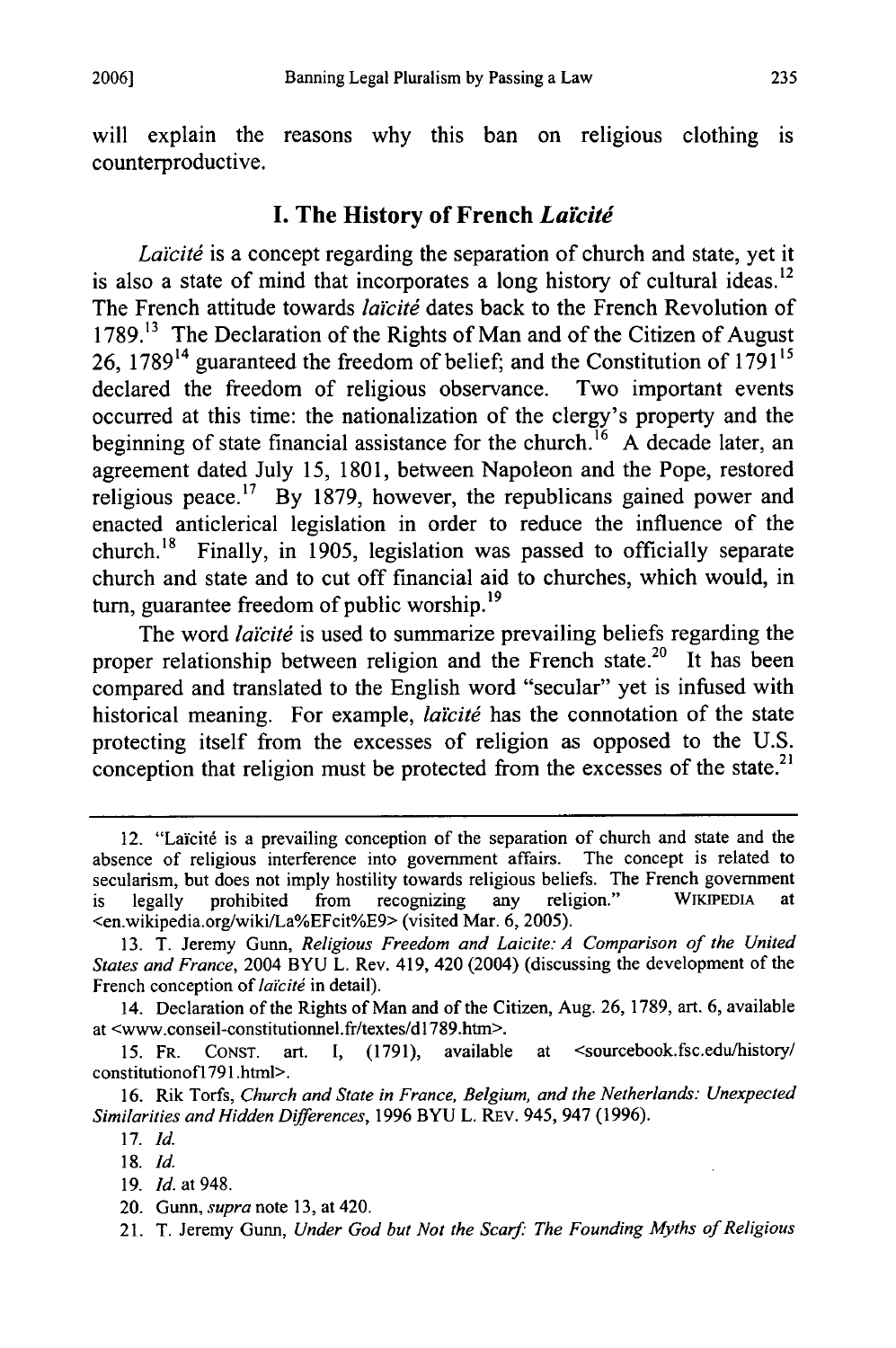In a speech made supporting the ban, Chirac stated: "Laïcité guarantees" freedom of conscience. It protects the freedom to believe or not to believe. It assures everyone of the possibility to express and practice their faith peaceably, freely, though without threatening others with one's own convictions or beliefs." $2^{2}$ 

The French proclaim that France is a land of diversity in which *laïcité* promotes tolerance.<sup>23</sup> The purpose of the law is to ban any symbol which makes the religious faith of the wearer obvious at first sight. The idea, according to the President, is that "danger lies in divisiveness, discrimination and confrontation. $124$  The ban, in theory, will therefore preserve equality between children of all faiths and between both genders. It will protect the children from exposure to "divisive ill winds, which drive people apart and set them against one another," according to Chirac.<sup>25</sup>

Although the stated purpose of the ban may seem reasonable to the French public when viewed through this historical and cultural context, it is difficult for the external world to understand how excluding an article of religious clothing will further a goal of inclusion. In other words, Chirac has stated that the objective of the ban is "to open hearts and minds,"<sup>26</sup> yet the law is foreclosing the opportunity for the children to experience multiculturalism in their classrooms. The United States, by contrast, has generally allowed a great amount of leeway for religious practices and attire, although there are some notable exceptions. These exceptions usually involve more marginal religious groups, which may suggest that tolerance exists only when the two systems do not conflict.<sup>27</sup> Nonetheless, the U.S. policy regarding separation of church and state usually overlaps with a person's constitutional right to freedom of expression, and, as such, is permissive. The idea that excluding certain religious symbols or dress would "open hearts and minds" seems counterintuitive for Americans who live in a country founded upon the idea of freedom from religious persecution. It seems more likely that, by seeking to make schools

*Freedom in the United States and Laicitg in France,* 46 J. CHURCH & STATE 1 (Winter 2004).

- 24. Chirac, Elysee Palace Speech, *supra* note 22.
- 25. *Id.*
- 26. *Id.*

27. *See* Employment Div., Dep't of Human Res. v. Smith, 494 U.S. 872 (1990); Braunfeld v. Brown, 366 U.S. 599 (1961).

<sup>22.</sup> Jacques Chirac, Speech at the Elysee Palace (Dec. 17, 2003) [hereinafter Chirac, Elysee Palace Speech], available at <elysee.fr/elysee/anglais/speeches and documents/ 2003/speech by jacques chirac president of the republic on respecting the principle o  $f$ \_secularism\_in\_the\_republic-excerpts.2675.html>.

<sup>23.</sup> Gunn, *supra* note 13, at 420.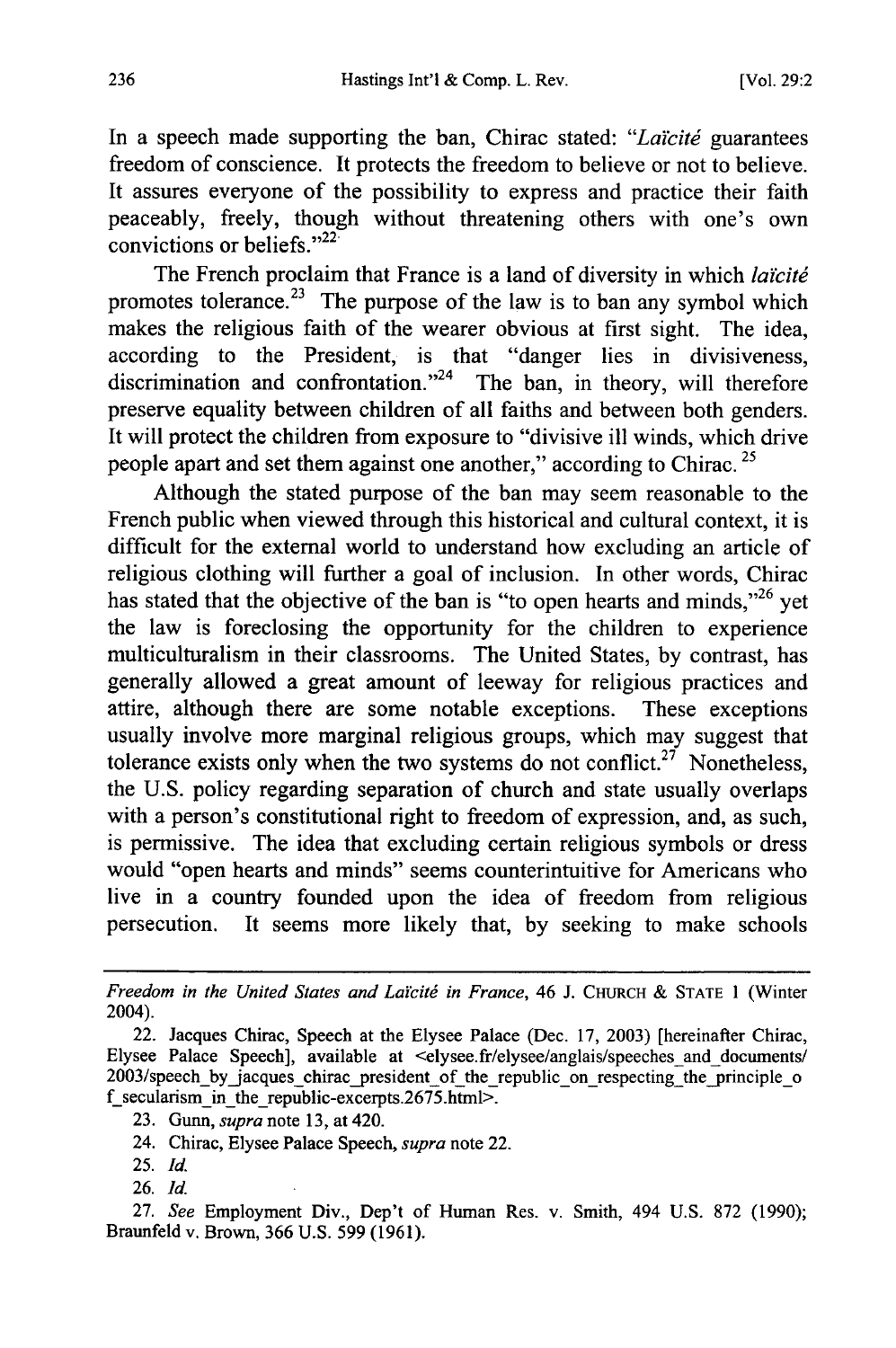completely devoid of religious insignia, the French are pushing for a homogenization of their population and a destruction of individual religious identity.<sup>28</sup>

# **II. Fears of Islamic Fundamentalism**

An alternative justification for the ban's enactment has been suggested by many critics and insinuated by the French government itself. France had been considering legislation of this type for over fifteen years.<sup>29</sup> Yet in December 2003, Chirac, in a live address to the nation, presented the ban as vital to the preservation of France's "secular character." <sup>30</sup> Within three months, the ban was signed into law.

An increasing fear of Islamic fundamentalism appears to be the real impetus for the ban. The apparent rise in immigrated, as well as Frenchborn children wearing the veil to school<sup>31</sup> could be due to several distinct possibilities. There was either an influx of people of religious faith, an increase in pressure put on Muslim girls to begin wearing the veil, or a dramatic recruitment of new children to the religion. Due to the timing of the ban's passage it appears the government believes in the third explanation for the increase in veils. Many are consequently angered at what appears to be the government's way of cracking down on the young Muslim population and equating what may simply be religious orthodoxy with increasing extremism.<sup>32</sup> Indeed, Chirac himself addressed this issue upon justifying the ban: "At a time when the great ideologies are collapsing, obscurantism and fanaticism are gaining ground in the world.<sup>333</sup> Chirac is insinuating that forcing girls to remove their veils will decrease confusion and fanatical behavior.

The purpose of the ban, according to Chirac, "is to make the young people involved understand what is at stake and protect them from influences and passions which, far from liberating them or allowing them

<sup>28.</sup> Editorial, *French School Headdress Ban Creates 'Convenient Religion,' THE* COLLEGIATE TIMEs, Feb. **11,** 2004, available at <www.collegiatetimes.com/ news/2/ARTICLE/2814/2004-02-11 .html>.

<sup>29.</sup> Elaine Sciolino, *Ban Religious Attire in School, French Panel Says,* N.Y. TIMES, Dec. 12, 2003, at **Al.** "A ruling in 1989 by France's Council of State declared that religious symbols could not be worn in public schools if they 'constitute an act of intimidation, provocation, proselytizing or propaganda,' threaten health, security or the freedom of others or 'disturb order."'

<sup>30.</sup> Chirac, Elysee Palace Speech, *supra* note 22.

<sup>31.</sup> Kramer, *supra* note 10, at 58.

<sup>32.</sup> Charles Brenmer, *Europe Wakes up to the Conflict Within,* TIMES (London), Nov. 17, 2004, at 38.

<sup>33.</sup> Chirac, Elysee Palace Speech, *supra* note 22.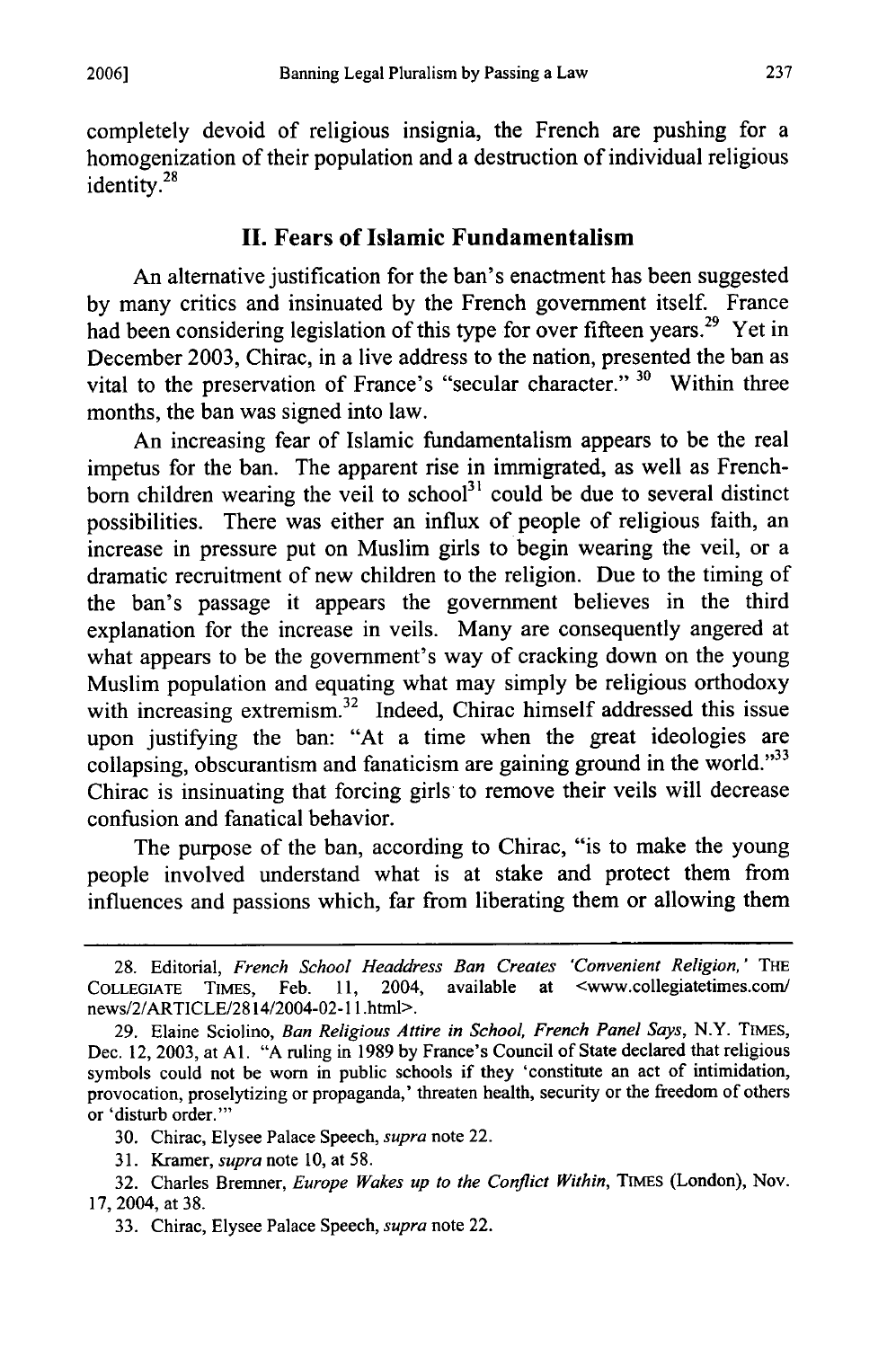to make free choices, constrain or threaten them. $134$  The ban is therefore the government's solution to what it perceives as an internal Islamic threat to the cultural identity of France as a whole and to the identity of its next generation.

# *A. Immigration Equals Assimilation*

France has seen its Muslim population increase dramatically in recent years and has a larger Muslim population than any other Western European country.<sup>35</sup> This population has indeed risen rapidly over the past ten years and was estimated to make up eight percent of the French population in  $2003<sup>36</sup>$  There were estimates of at least five million Muslim people living in France in 2000, which makes Islam France's second most popular religion.<sup>37</sup>

France has coupled its near open-door policy with a tradition of assimilating immigrants to turn them into "children of France."<sup>38</sup> There is a strong sense of French national identity that is promoted as a unifying force. The compulsory use of the French language is one example.<sup>39</sup> Similarly, the government has recently insisted that Muslim imams<sup>40</sup> receive training in French laws and society.<sup>41</sup> Upon nationalization,

35. In 2004 there were 4.16 million Muslims in France, 3.2 million in Germany, and 1.8 million in the U.K. *See* Young, Muslim, and French, WIDE **ANGLE,** PBS, at <www.pbs.org/ wnet/wideangle/shows/france/info.html> (visited Mar. **10,** 2005).

The Muslim population is now estimated at 4 to 5 million compared to a total French population of about 60 million people. This is only an estimate, since census of religious adherence is prohibited by French law. Most social scientists believe this number is too low, and speak of as many as 8 million Muslims in France (compared to 12 to 20 million in the European Union).

THE REAL **FACTS** CONTRIBUTION COMPANY, at <www.therfcc.org/islam-in-france-5193.html> (visited Mar. 10, 2005).

36. *See* **FINANCIAL TIMES,** WORLD **DESK** REFERENCE 255 (Andrew Heritage ed., Dorling Kindersley Publishing 2003) (1994); *see also* CIA WORLD FACTBOOK, at <www.odci.gov/cia/publications/factbook/geos/fr.html#People> (visited Feb. 10, 2005).

37. *See* Religion in France, Embassy of France in Australia, at <www.ambafranceau.org/aboutfrance/pages/religion.en.htm> (visited Mar. 10, 2005).

38. Chirac, Elysee Palace Speech, *supra* note 22 ("All the children of France, whatever their background, whatever their origin, whatever their beliefs, are daughters and sons of the Republic").

39. FINANCIAL TIMES, WORLD **DESK** REFERENCE, *supra* note 36.

40. Imam is an Arabic word meaning "leader." WIKIPEDIA, at <www.answers.com/imam?gwp=l l&ver=l.0.4.128&method=3#Wikipedia> (visited Mar. 10, 2005).

41. Chirac, Elysee Palace Speech, *supra* note 22 ("A new milestone will also be reached when French imams can be trained in France, allowing the assertion of the identity of a French-based Islam."); Carol Eisenberg, *Standoff Over Head Scarfs,* **NEWSDAY,** Dec.

<sup>34.</sup> *Id.*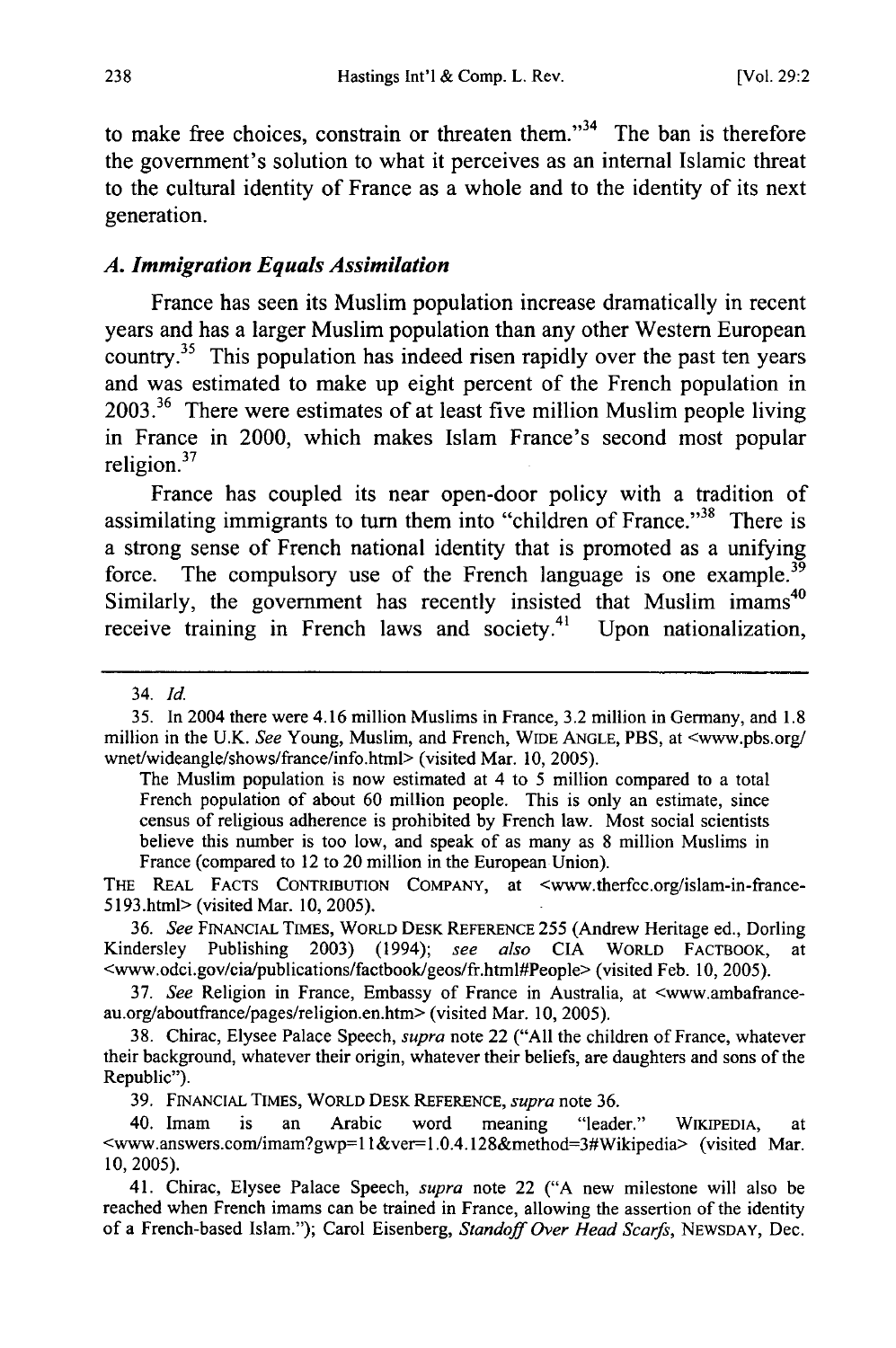immigrants are encouraged to take classes on French culture, including language and culinary education. $42$ 

However, many immigrants of the Muslim faith do not have the same idea of secularism as the French and cannot simply separate their "French" selves from their "Muslim" selves. An inherent conflict results when the government tells the young Muslim woman to remove her veil but she feels that wearing it is a religious obligation imposed on her **by** God.

One Muslim woman describes the culture clash that results in identity protectionism:

The mass immigration of Muslims is bringing faith back into the public realm and creating a post-Enlightenment modernity for Western Europe. This return of religion threatens secular humanism, the orthodoxy that has prevailed since the French Revolution. Paradoxically, because many Western Europeans feel that they're losing Enlightenment values amid the flood of "people of faith," they wind up sympathizing with those in the Muslim world who resent imported values that challenge their own. Both groups are identity protectionists.<sup>43</sup>

This influx of religious immigrants is occurring contemporaneously with a dramatic decrease in French religiosity.<sup>44</sup> Coupled with France's self-described identity as a secular country, a very tense atmosphere is created. To exacerbate those fears, many see a large amount of the young Muslims as angry, alienated, impressionable, and demanding their particular French **"identity.'45**

43. Irshad Manji, Editorial, *Under the Cover of Islam,* N.Y. TiMEs, Nov. **18,** 2004, at **A3 1.**

**<sup>13,</sup>** 2004, at **A20** ("the French interior minister announced plans to 'strongly encourage' imams to take university classes in French law and society starting next fall").

<sup>42.</sup> *See e.g.,* Cynthia DeBula Baines, *L 'Affaire des Foulards* **-** *Discrimination, or the Price of a Secular Public Education System?,* **29 VAND. J. TRANSNAT'L** L. **303, 312-13** (Mar. **1996);** Augustin Motilla, *Religious Pluralism in Spain: Striking the Balance Between Religious Freedom and Constitutional Rights,* 2004 BYU L. Rev. **575, 596** (2004) **("A 1993** law modified the requirements for French citizenship to require applicants to show linguistic and cultural assimilation").

<sup>44.</sup> For many years Roman Catholicism was the official religion of France. In 2000, the French Embassy described it as the traditional religion of France yet declared that it no longer influences the culture in the same way it used to. "During the last fifteen years, religious observance and beliefs have declined as regards **..** weddings (which have fallen from **85%** to **50%),** belief that God exists **(61%** today, **66%** fifteen years ago) **...."** Most young people seem to be more and more indifferent to and ignorant of religion: 40% today say they have no religion. Embassy of France in Australia, at <www.ambafranceau.org/aboutfrance/pages/religion.en.htm> (visited Mar. **10, 2005).**

<sup>45.</sup> Kramer, *supra* note **10,** at **58.**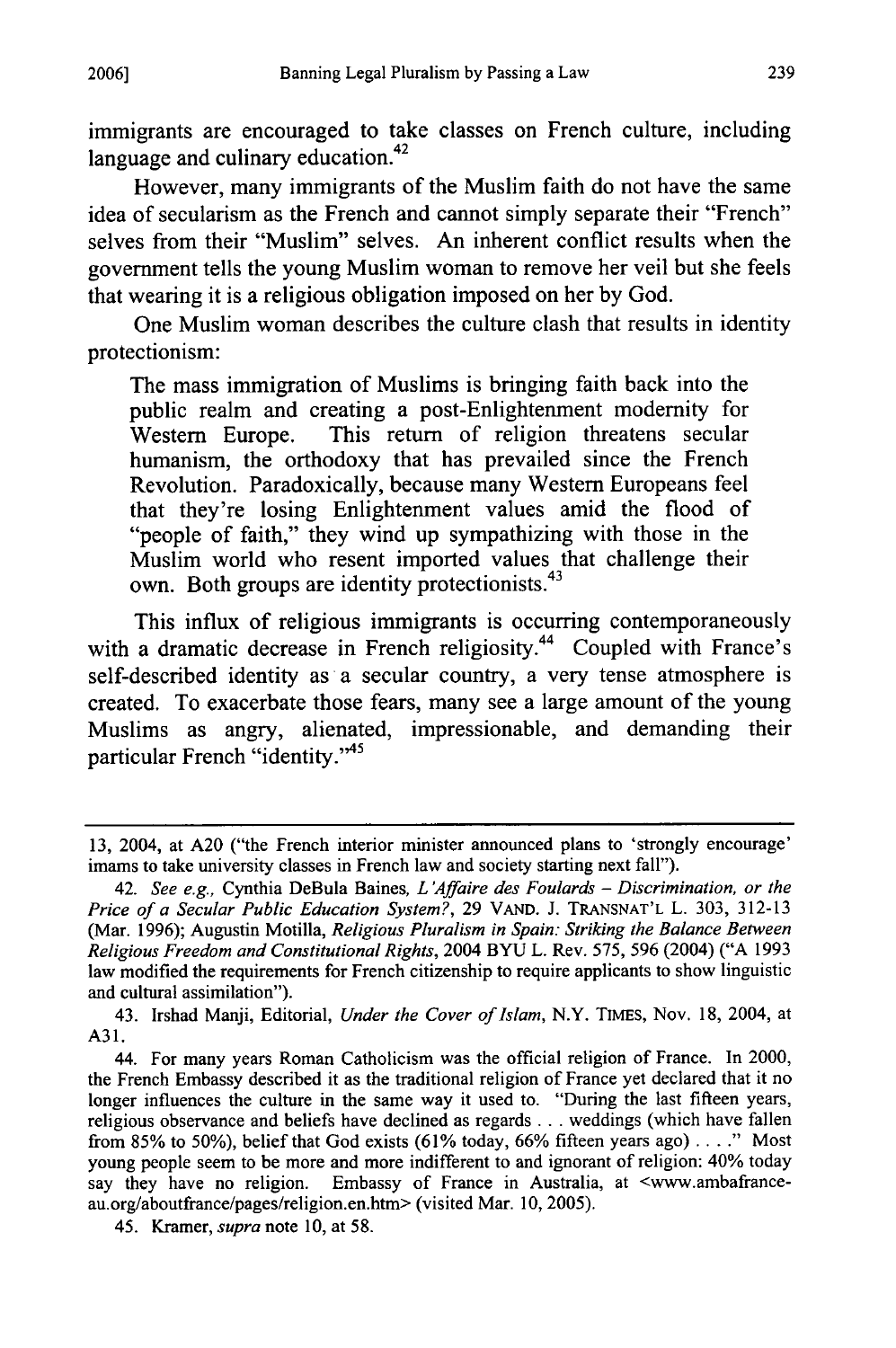# *B. Conditioning Hatred*

The problem is further inflamed by the conditions in which many French Muslims live; specifically in project-style housing the French have termed *les cités*.<sup>46</sup> A report commissioned by the president acknowledges that, until recently, authorities have allowed them to "languish at the edges of French society."<sup>47</sup> Amir Taheri, an Iranian journalist based in Paris, compares the situation of these people—the majority, North African Arabs-to that of African Americans in the United States. She says, "They lack opportunity and are mostly parked in huge Stalinist suburbs around large cities – it is almost like living in hell.<sup>348</sup> However, with the apparent rise of Islamic fundamentalism, and particularly the risk that bitter Muslim youths might form a ready recruiting pool for militants, the government has belatedly moved to integrate the Muslim community into French society as a whole. $49$ 

In a seeming affirmation of the government's fear, the students returned to school amid demands by Islamic radicals, holding two French hostages in Iraq, that the law banning headscarves be scrapped.<sup>50</sup> The issue clearly was of importance to the world outside the French classrooms.

Nevertheless, on the first day of school, only 639 of an estimated million Muslim students showed up in religious symbols and most were persuaded to remove them voluntarily.<sup>51</sup> As of November 2004, forty such students had been expelled, including thirty-six Muslim girls and four Sikh boys who wore turbans.<sup>52</sup> Lawsuits related to many of these cases have been filed.<sup>53</sup> These paltry numbers suggest this highly controversial law targeting schoolgirls is misplaced. The idea behind it is also flawed. Instead of reaching out to include these young Muslims in mainstream society, the French are forcing them first to conform. Promoting a policy

51. Eisenberg, *supra* note 41, at A20.

53. *Id.*

<sup>46.</sup> **Id.**

<sup>47.</sup> The PRS Group, *International Country Risk Guide,* Nov. 01, 2003, available at <www.prsgroup.com/icrg/icrg.html>. *See* Comm'n de Reflexion sur l'Application du Principe de Laïcité dans la Republique, Rapport au President de la Republique, 4.2.2.1, at 58-59 (Dec. 11, 2003) [hereinafter Stasi Commission Report], at 4). The Stasi report to the President acknowledged the miserable conditions in which many belonging to this group are forced to live.

<sup>48.</sup> *Viewpoints: Europe and the Headscarf* BBC NEWS, Feb. 10, 2004, at <news.bbc.co.uk/2/hi/europe/3459963.stm> (visited Mar. 7, 2005).

<sup>49.</sup> *id.*

<sup>50.</sup> Elaine Ganley, *French Students Encounter Head Scarf Ban,* ASSOCIATED PRESS (Paris), Sept. 2, 2004, available at <www. 1510.com/storyReader.asp?article=5922>.

<sup>52.</sup> **Id.**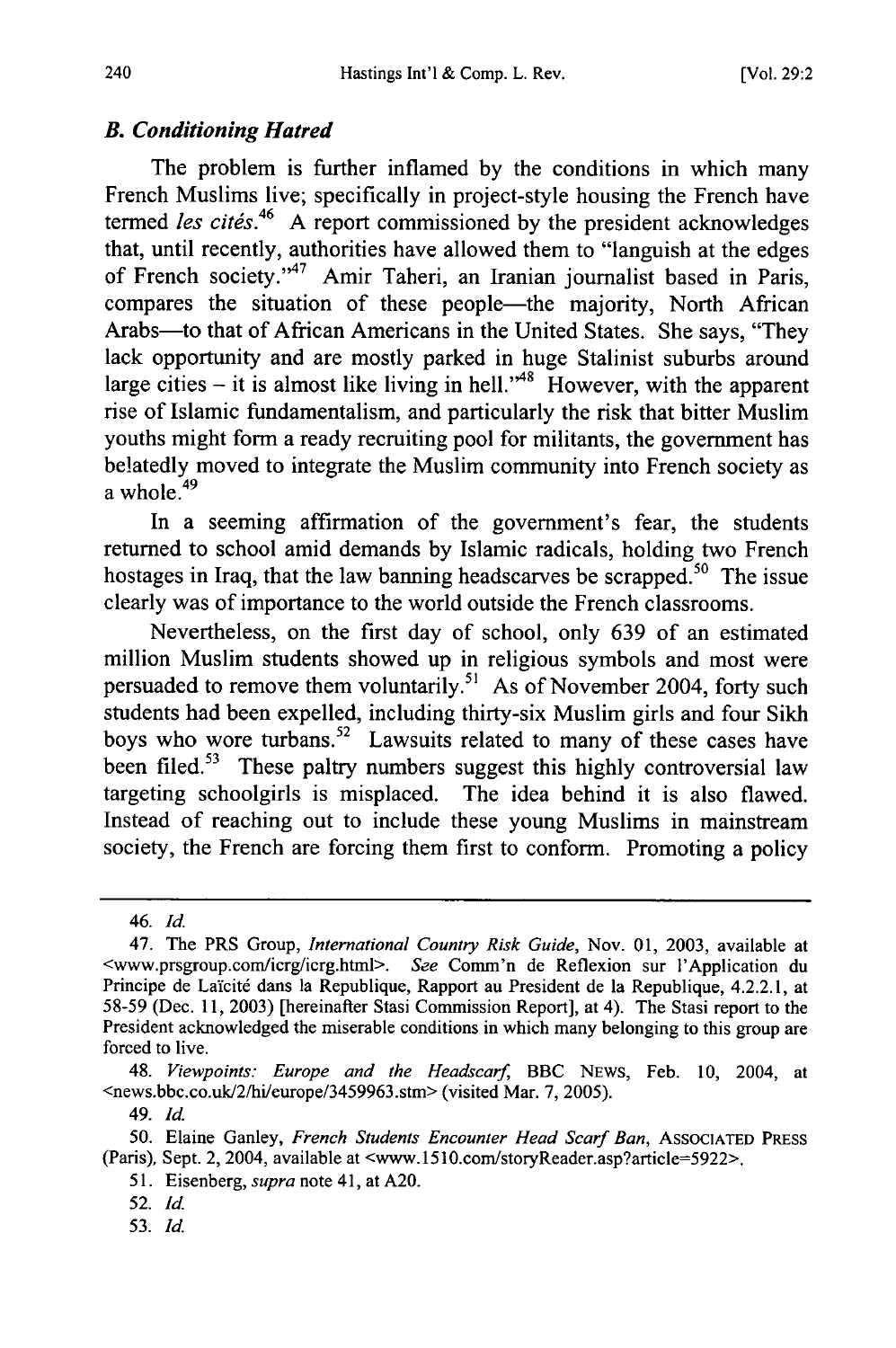of cultural uniformity can work to increase social tension, eventually favoring the proliferation of cultural ghettos hostile to the dominant society.<sup> $54$ </sup> Thus, it is likely that religious minorities will rebel against the dominant religion.<sup>55</sup>

## *C. France Puts Her Foot Down*

Many see the passage of the law as Chirac merely making a tough statement on what it means to be French, and more importantly, what is not French.<sup>56</sup> The Prime Minister of France at the time of the ban's passage, Jean-Pierre Raffarin, insisted the government's vision of *laïcité* was not hostile to religions.<sup>57</sup> His stated view upon passage of the bill was that everyone has the right to freely express his or her faith on the condition that, while at school, he or she obeys the law.<sup>58</sup> The purpose of the ban is to send a "strong message, fast,"<sup>59</sup> he added. The message, however, seems to be that one must not be a Muslim in public (at least while attending French public school), because the presence of Muslims will confuse and fluster the children by creating divisiveness. It is important to note that the law, according to the President, is not meant to ban Catholic crosses on the condition that they are not excessive in size.<sup>60</sup> Most Catholics, when they do wear crosses, generally do not wear ones of an "excessive size."<sup>61</sup> In addition, wearing a cross is usually the result of a personal choice rather than a sense of obligation. The law therefore clearly has a discriminatory effect on the Muslim students.

Others see the ban as the government's response to an increasinglydemanding segment of the population. For example, rather than create a slippery slope of requests for accommodations, such as segregated classrooms for male and female students, $62$  the government is foreclosing

<sup>54.</sup> Motilla, *supra* note 42, at 579.

<sup>55.</sup> *Id.*

<sup>56.</sup> Kramer, *supra* note 10, at 58. ("Chirac clearly felt that the time had come to make a tough, resoundingly 'French' statement on secularism.")

<sup>57.</sup> *Le Senat Francais Adopte le Projet de Loi sur les Signes Religieux a l'Ecole,* LE MONDE (Paris), Mar. 3, 2004, available at <www.lemonde.fr/web/ recherche articleweb/l,13-0,36-355392,0.html>.

<sup>58.</sup> *Id.* ("Notre vision de la la'citd n'est pas contre les religions. Chacun a droit **A** l'expression de sa foi, à condition qu'à l'intérieur de l'école de la République, il respecte les lois de la République.")

<sup>59.</sup> *Id.* ("[Il a réaffirmé] qu'il ne s'agissait pas de s'en prendre aux religions mais d'envoyer un signal fort et rapide.")

<sup>60.</sup> Chirac, Elysee Palace Speech, *supra* note 22.

<sup>61.</sup> *Id.*

<sup>62.</sup> Kramer, *supra* note 10, at 58.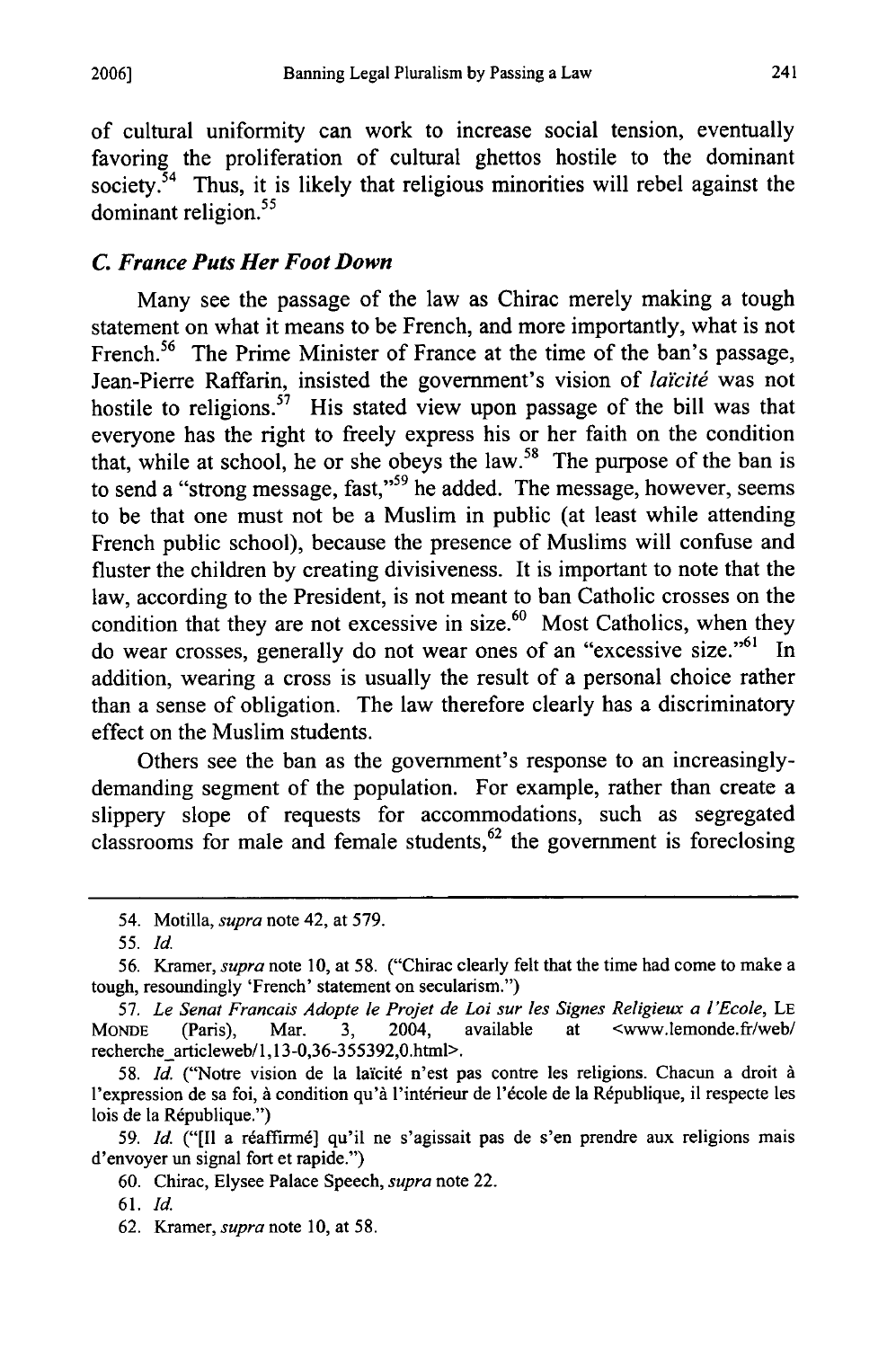all such demands while labeling them categorically un-French. Yet, how much should the government be required to accommodate religions of minority sub-populations? Although the highest French administrative court (the Conseil d'Etat) had ruled as early as **1989** that French children have the constitutional right to wear religious insignia to school,  $63$ according to Chirac's conception of the *laïcité* doctrine, the French do not have to accommodate religious groups at all.<sup>64</sup>

Still others view the ban as a way to gain some small amount of control over a situation in which children are being "recruited" to an Islamic cause and consequently are revolting against what they see as a bourgeois, capitalist system.<sup>65</sup> For instance, ten years ago, young Frenchborn Muslim women were seldom veiled.66 In **1989,** no more than a few hundred schoolgirls were reported **by** their teachers or principals to be wearing headscarves.<sup>67</sup> There is a fear that the increasing number of women wearing headscarves do so therefore, not out of personal piety, but rather because they are "expressing subservience to (or fear of) the radical indoctrination of young French-born Muslim men."<sup>68</sup> Such fears are exacerbated **by** reports of increasing violence to non-veiled Muslim girls

Beller, *supra* note **8,** at 584.

**<sup>63.</sup>** Gunn, *supra* note **21.**

The Counseil ruled, on November **27, 1989,** that wearing religious symbols to school is permissible as long as those symbols are not so 'ostentatious' as to 'constitute an act of intimidation, provocation, proselytizing, or propaganda; threaten the dignity and freedom of students or other members of the educational community[;]' or disrupt the school's normal functioning.

<sup>64.</sup> Chirac, Elysee Palace Speech, *supra* note 22.

**<sup>65.</sup>** Kramer, *supra* note **10,** at **58.**

**<sup>66.</sup> Id.**

**<sup>67.</sup> Id.**

**<sup>68.</sup>** Author Jane Kramer describes the situation from personal observations,

Then **...** September **11** th happened and **...** the invasion of Iraq. It didn't matter that France stayed out of the war; France was the West, regardless. This was when the recruitment of young French Muslim men into the terror network feeding the Chechen and Afghan and Iraqi insurgencies picked up in earnest, with Osama making his debut as a start-up image on cell phones and Islamist Web sites-an action hero brandishing a Kalashnikov. It was also when an increasing number of Muslim schoolgirls started attempting to enter classrooms draped in clothing that had less to do with the places their families came from than with a kind of global ur-Islam, which may be why it was dismissed, for a while, as some sort of adolescent fad. Sometimes it was. But more often those girls were under orders from their fathers and uncles and brothers and even their male classmates. For the boys, transforming a bluejeaned teen-age sister into a docile and observant "Muslim" virgin was a *rite de passage* into authority, the fast track to becoming a man and, more important, a Muslim man.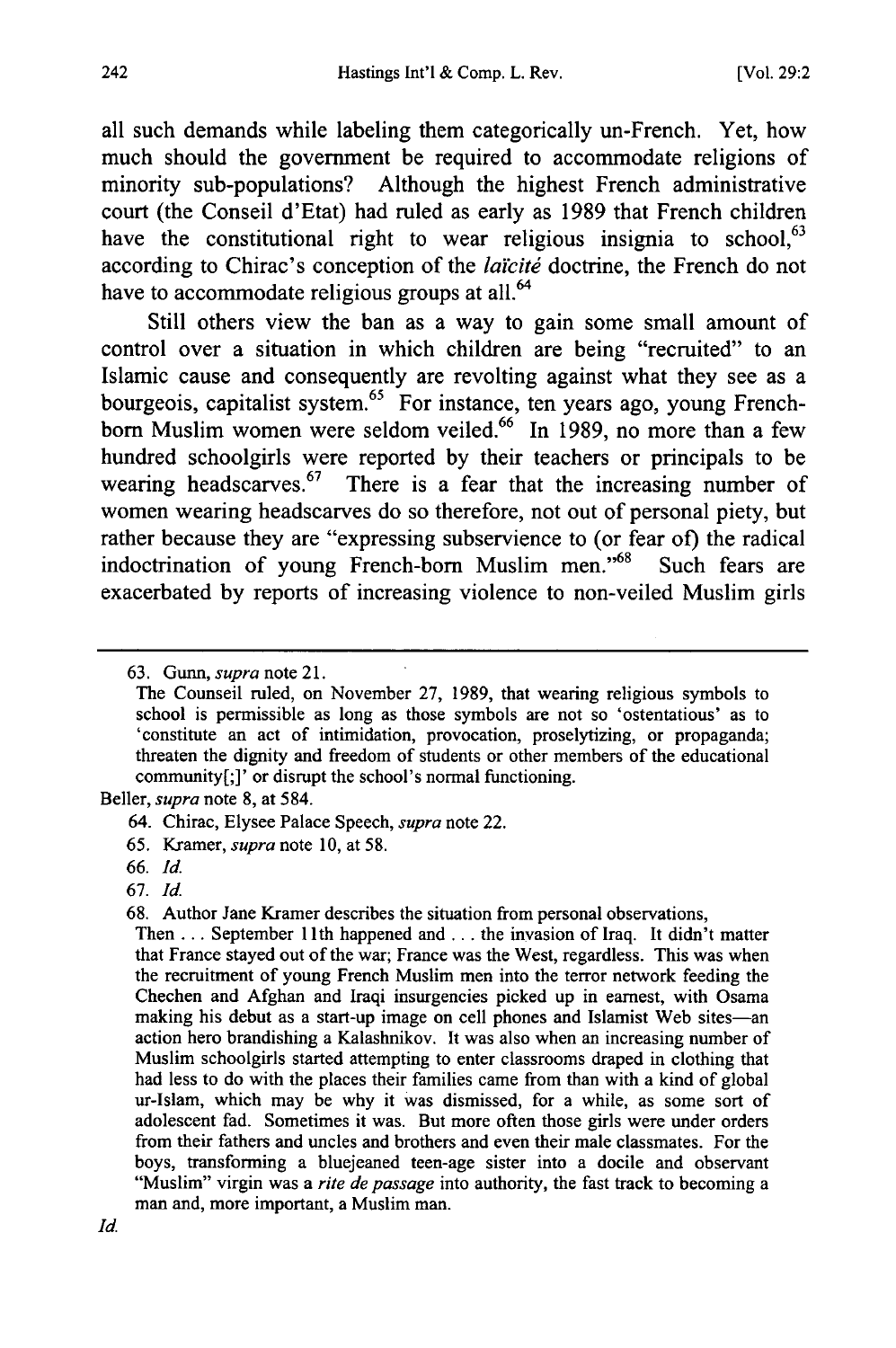throughout the country. <sup>69</sup>

Yet to a lot of Europeans, still steeped in memories of the Catholic Church's intellectual repression, religion is an irrational force.<sup>70</sup> So women who cover themselves are foolish at best and dangerous otherwise.<sup>71</sup> The ban on headscarves, to many Europeans is a desirable development as it is a step in the direction of freedom from religion rather than religious freedom.<sup>72</sup>

# **III. Legal Pluralism and Doubly Damning Muslim Schoolgirls**

#### *A. Societal Pressure or Personal Piety?*

One reason the external Muslim world is so appalled by the French ban relates to the controversy over whether wearing the *hijab* is obligatory for female Muslims. There has been a wave of assertions that it is indeed a mandatory element of complying with Qur'anic law and that France is therefore depriving these girls of a fundamental right, a right to religious freedom which is embodied in the Declaration of the Rights of Man and of the Citizen.<sup>73</sup> Others proclaim that to wear the veil is a personal choice, made by the individual woman. <sup>74</sup>

It is practically impossible to determine why one wears the headscarf because there is no uniform justification. As one author explains:

For some girls it may offer a strong sense of identity; for others, an oppressive symbol. The hijab may represent (to both its wearers and viewers) religious faith, extremist politics, gender inequality, cultural identity, and solidarity with other Muslim women, all at the same time. These girls belong to their particular religious and cultural communities and may feel compelled to wear the hijab because of their membership in, and allegiance to, their families and religious faith. In this sense, they may not feel that they make a choice free from influence

- 72. Kramer, *supra* note 10, at 58.
- 73. Declaration of the Rights of Man and of the Citizen, *supra* note 14.
- 74. Stack, *supra* note 11, at **Al.**

**2006]**

<sup>69.</sup> Stack, *supra,* note 11, at A1. Jane Kramer describes some horrific events, Girls who did not conform [to wearing the veil] were excoriated, or chased, or beaten by fanatical young men meting out 'Islamic justice.' Sometimes, the girls were gang-raped. In 2002, an unveiled Muslim girl in the *citg* of Vitry-sur-Seine was burned alive by a boy she had turned down.

Kramer, *supra,* note 10, at 58

<sup>70.</sup> Manji, *supra* note 43, at A31.

<sup>71.</sup> Id.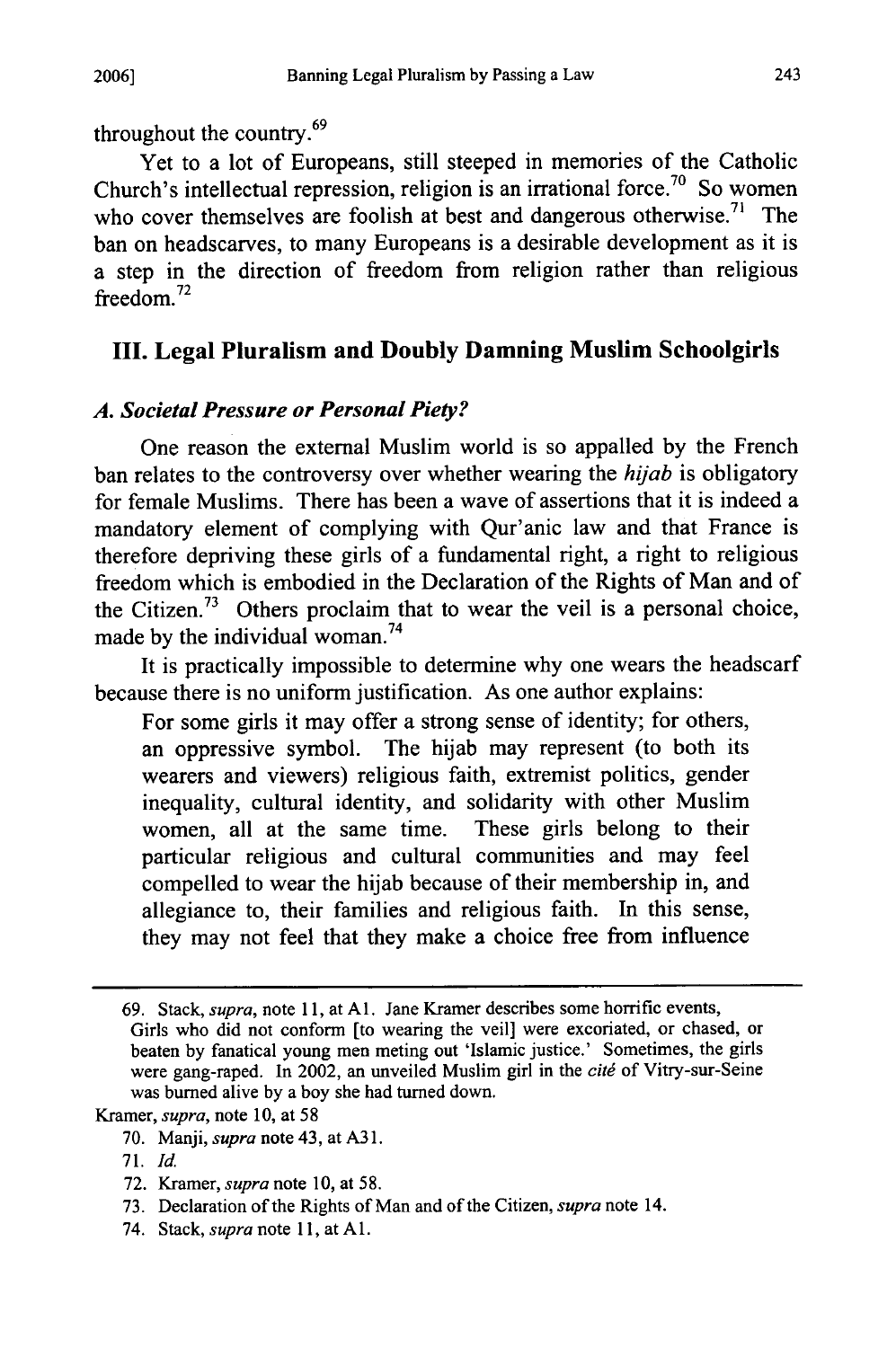and constraint.<sup>75</sup>

For example, a former chief justice in Egypt insists that, as a result of community values, girls do not have a choice.<sup> $76$ </sup> When asked about girls who choose the *hijab* for reasons of their own, such as religious devotion, asserting their Islamic identity or keeping up with a fashion trend, he replied: "What choice? They are ordered, that's all. The father, the brother, he teaches her. They are forcing them. They are not free, not at all." $^{77}$ 

Yet "many Muslim feminists maintain that the [Qur'an] does not so much prescribe veils as record that the wives of the Prophet went veiled and in this way were able to recognize one another and to be honored by other women for their distinction. $"\overline{78}$ 

Many women, however, assert a strong desire to wear the veil. As one self-proclaimed modem Muslim woman explains her faith:

Religion supplies a set of values, including discipline, that serve as a counterweight to the materialism of life in the West. I could have become a runaway materialist, a robotic mall rat who resorts to retail therapy in pursuit of fulfillment. I didn't. That's because religion introduces competing claims. It injects a tension that compels me to think and allows me to avoid fundamentalisms of  $\frac{100}{29}$  my own.<sup>79</sup>

Still others insist there is no choice; that to practice the religion, women of a certain age must wear the *hijab.* Indeed, one such girl, Cennet Doganay, a 15-year-old French Muslim of Turkish origin, shaved her head in order to avoid making a decision about which "law" to obey.<sup>80</sup> She said, "I will respect both French law and Muslim law by taking off what I have on my head and not showing my hair."<sup>81</sup>

It is impossible to know what the veil represents to all of the women who are now forbidden to wear it at certain times and in certain places. The infamous Stasi Report (named after its chairman, Bernard Stasi) that Chirac commissioned on the subject of *laïcité* in France, listed several

*81. Bald Protest Against Head-Scarf Ban,* N.Y. TIMEs, Oct. 2, 2004, at A4.

<sup>75.</sup> Shauna Van Praagh, *The Education of Religious Children: Families, Communities and Constitutions,* 47 BUFF. L. REv. 1343, 1382 (1999).

<sup>76.</sup> Stack, *supra* note 11, at **Al.**

<sup>77.</sup> *Id.*

<sup>78.</sup> Kramer, *supra* note 10, at 58.

<sup>79.</sup> Manji, *supra* note 43, at A31.

<sup>80.</sup> *Bald Protest Against Head-Scarf Ban,* N.Y. TIMEs, Oct. 2, 2004, at A4; Elaine Sciolino, *France Turns to Tough Policy on Students' Religious Garb,* N.Y. TIMEs, Oct. 22, 2004, at A3.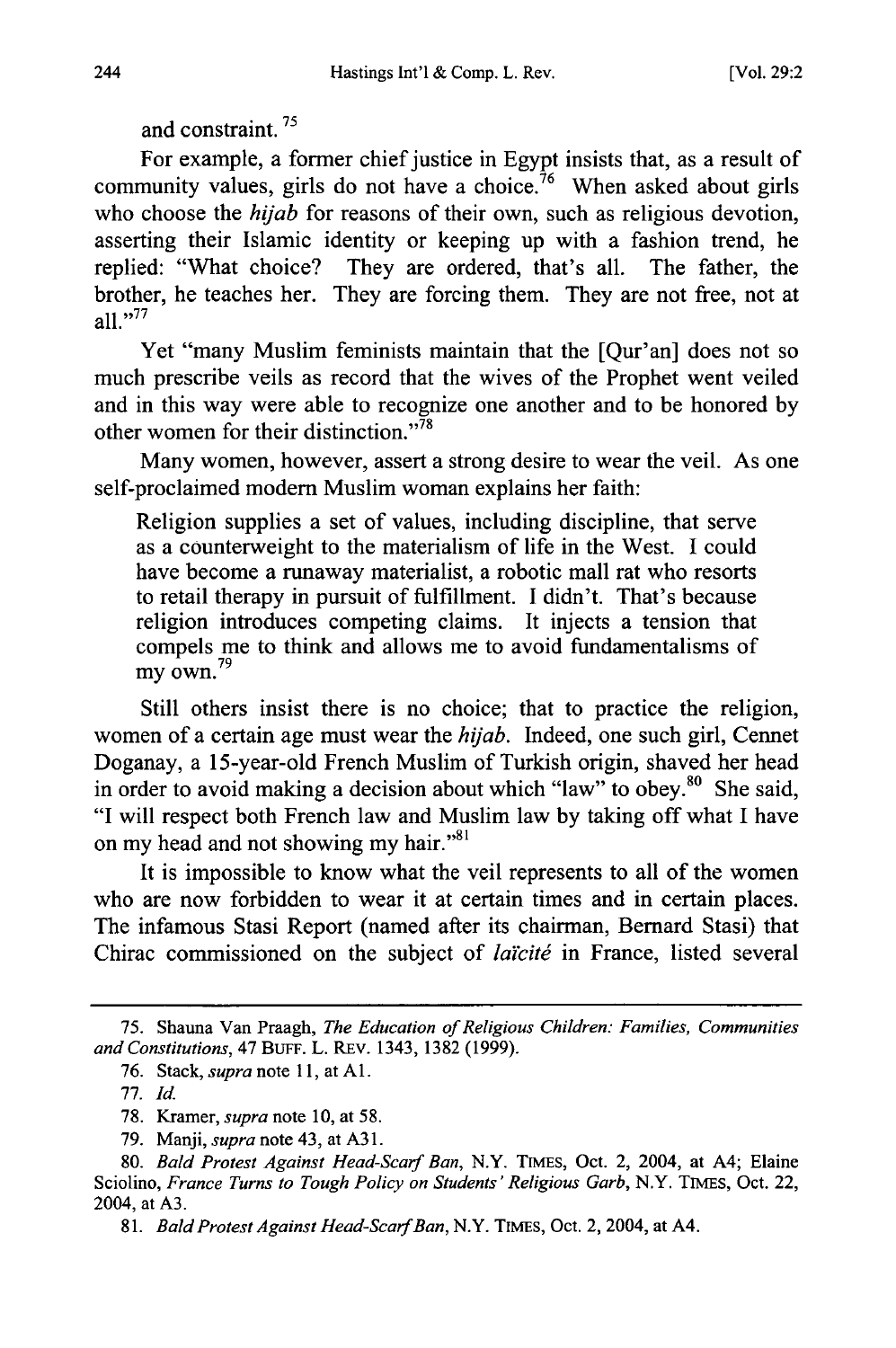explanations for why Muslim girls wear headscarves to school. $82$  The first was that young men force them to wear asexual clothing and to lower their gaze in order to avoid being stigmatized as whores. $8^3$  Second, the headscarf is imposed on girls by violence and thus wearing it offers protection.<sup>84</sup> Third, they are victims of pressure imposed by the family or community.<sup>85</sup> The report concluded that Muslim girls are pressured to wear religious insignia by both their families and social environments and therefore have no choice of their own.<sup>86</sup> The Commission clearly felt that the overwhelming reason girls wear headscarves is not for personal piety but due to unwanted coercion. $87$  The report stamped these girls as oppressed victims of their own communities.

Nevertheless, to many, the headscarf is viewed as an obligatory part of their religious devotion. Consequently, banning this element is extremely disruptive as it presents a difficult choice between their external French laws (their community and its school system, which defines itself as open, liberal, diverse, and committed to individual rights and autonomy) $88$  and their internal sense of obligations. The government cannot simply write this duty out of their religious practices by passing a law. All the opining on the question of whether the veil is necessary or not to the definition of a devout Muslim is irrelevant; non-Muslims' understanding of Islam will not change the minds of Muslim girls who believe they must (or who sincerely want to) wear the veil.

## *B. Where Does Religion Fit?*

France, like the United States, has a system comprised of the government and the individual. The individual must answer to the government while everything else-such as the church-is on the side: We either do not call it law or we outlaw it.

Islamic law is personal and non-geographical.<sup>89</sup> Regardless of where

<sup>82.</sup> Stasi Commission Report, *supra* note 47, at 44-45; *see* Gunn, *supra* note 13, at 462.

<sup>83.</sup> Stasi Commission Report, *supra* note 47, at 44.

<sup>84.</sup> *Id.* at 45.

**<sup>85.</sup>** Id.

<sup>86.</sup> *Id.*

<sup>87.</sup> *Id.*

<sup>88.</sup> Manji, *supra* note 43, at A31.

<sup>89.</sup> *See, e.g., Near/Middle East: Round-up of Friday Sermons,* BBC NEWS (Jan. 2, 2004):

For the Muslim woman, putting on the hijab is an act of worship and a religious duty. It applies to every Muslim woman from the east to the west of the globe at any time and place in the midst of men. (T]he hijab is clearly sanctioned in the Koranic verse in which God says: "They should draw their veils over their bosoms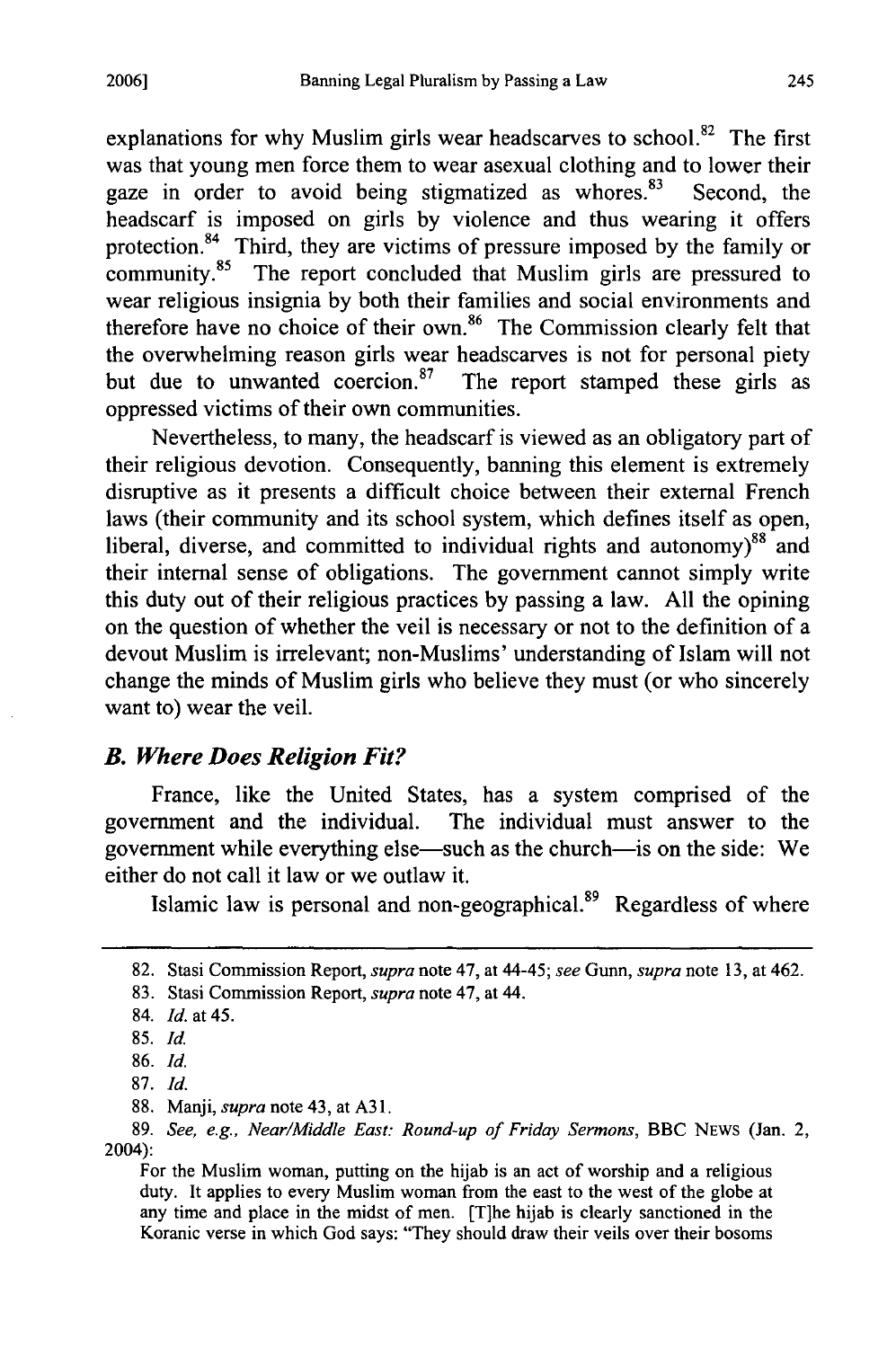a Muslim finds himself on the globe, he must operate under Islamic law. Similarly, merchants used to internalize the law so that they carried it with them, from port to port.<sup>90</sup> The internality of Islamic law can also be analogized to the idea behind the eighteenth-century panoptical prison. The omniscient gaze pervaded the collective psyche of the prisoners by conditioning them to internalize discipline and behave as if the authoritative, punitive gaze were always watching them.<sup>9</sup>

The West, by contrast, bases law on territory instead of on individuals. When those two systems collide, there is an inherent conflict that a Muslim cannot rationalize away; she will either break her country's law or her own religious law that she internalizes and carries with her at all times, regardless of the characterization of the soil under her feet.

#### *C. The Coexistence of Two Legal Systems*

Unlike the Christian faith, the laws of Islam dictate more specific daily rituals and rules.<sup>92</sup> Islam is more than a set of beliefs about an afterlife; it is a way of life. *Shari'a*,<sup>93</sup> the Arabic word connoting Islamic law, provides fundamental principles that followers of Islam must live by.<sup>94</sup> Under *shari'a*, secularism does not exist.<sup>95</sup> Muslims believe that they have a clear and definite obligation to conduct every aspect of their public and private lives in accordance with the principles outlined in the Qur'an.<sup>96</sup> Furthermore, it provides for a positive legal system and an ethical system that covers all aspects of a Muslim's activities including religious rituals, social manners, political institutions, personal relationships, civil, commercial, criminal, and family law matters. $97$  It includes a system of stringent rules for living-how to wash, what to eat, how to pray, when to pray, how to dress, and when to fast—which is deemed law among devout Muslims.

The verse in the Qur'an triggering the debate over obligatory or

97. *Id.*

and not display their beauty."

**<sup>90.</sup>** *See, e.g.,* Sosa v. Alvarez-Machain, *542* **U.S. 692,** 743 (2004).

**<sup>91.</sup>** MICHEL FOUCAULT, DISCIPLINE AND PUNISH (Alan Sheridan trans., Vintage Books 2d ed. 1995).

<sup>92. &</sup>quot;In Islam, the hijab is a religious duty. It is like praying five times a day, fasting in the month of Ramadan every year, and going to pilgrimage to Mecca once in a lifetime." BBC NEWS, *supra* note 89.

<sup>93.</sup> *Shari'a* is the code of law based on the Qur'an. WIKIPEDIA, at <www.answers.com/sharia?gwp=l 1&ver-1 .0.4.128&method=3> (visited Mar. 10, 2005).

<sup>94.</sup> DeBula Baines, *supra* note 42, at 308.

*<sup>95.</sup> Id.*

<sup>96.</sup> *Id.* at 309.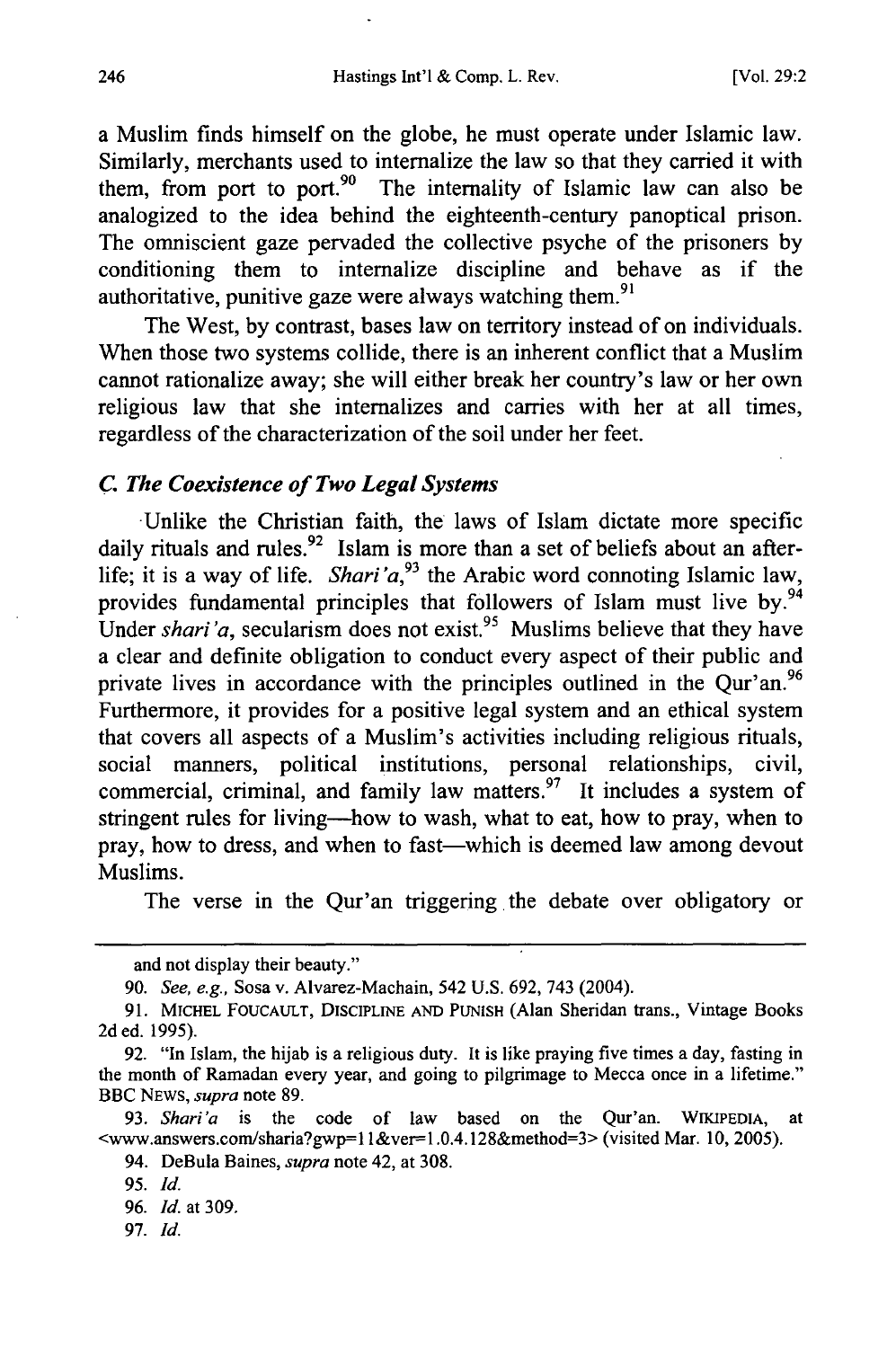voluntary veil wearing is the following: "They should draw their veils over their bosoms and not display their beauty."<sup>98</sup> The French law, Article 141-5-1, that bans headscarves in classrooms states: "In public elementary schools, middle schools, and high schools, it is forbidden to wear symbols or clothes through which students openly *[ostensiblement]* display their religious affiliation."<sup>99</sup>

Legal pluralism refers to situations where "two or more legal systems coexist in the same social field," $100$  even if one or both of those legal systems is not an "official," state-based system. Although Islamic law is obviously not an official, state-based system in France, as discussed above, it is carried with individual Muslims as an internal law. As is the case with most statutes, the Islamic provision has been subject to many interpretations. Under a broad definition it mandates the covering of female "beauty" and thus, the hair and neck. This interpretation clearly conflicts with Article 141-5-1 thereby creating a situation of legal pluralism whereby a law of Islam is in direct conflict with a law of the State.

# **IV. The United States Example**

This type of religious-based legal pluralism creates a problem for many religious groups, including those in the United States. When the law you follow is internal rather than jurisdictional, traditional conflict of law rules do not suffice. For example, two members of the Native American Church were fired from their jobs in Oregon because they ingested peyote, an illegal drug, as part of a religious ceremony.<sup>101</sup> They were denied unemployment benefits on the ground that they had been fired for illegal conduct.<sup>102</sup> The state made no religious exception for the use of drugs that were statutorily defined as illegal.<sup>103</sup> The Supreme Court held that "[t]he right of free exercise does not relieve an individual of the obligation to comply with a 'valid and neutral law of general applicability on the grounds that the law proscribes (or prescribes) conduct that his religion prescribes (or proscribes)."<sup>104</sup> In sum, a Native American who believes he must ingest peyote as part of his religious devotion is prohibited from doing so because it conflicts with the laws of the state in which he resides.

<sup>98.</sup> **TiE** HOLY QuRAN, available at <web.umr.edu/-msaumr/Quran/>.

<sup>99.</sup> C. EDUC. art. 141-5-1, Law No. 2004-228.

<sup>100.</sup> Sally Engel Merry, *Legal Pluralism,* 22 Law & Soc'y Rev. 869, 870 (1988).

<sup>101.</sup> Employment Div., Dep't of Human Res. v. Smith, 494 U.S. 872, 874 (1990).

<sup>102.</sup> *Id.*

<sup>103.</sup> *Id.* at 879.

<sup>104.</sup> *Id.*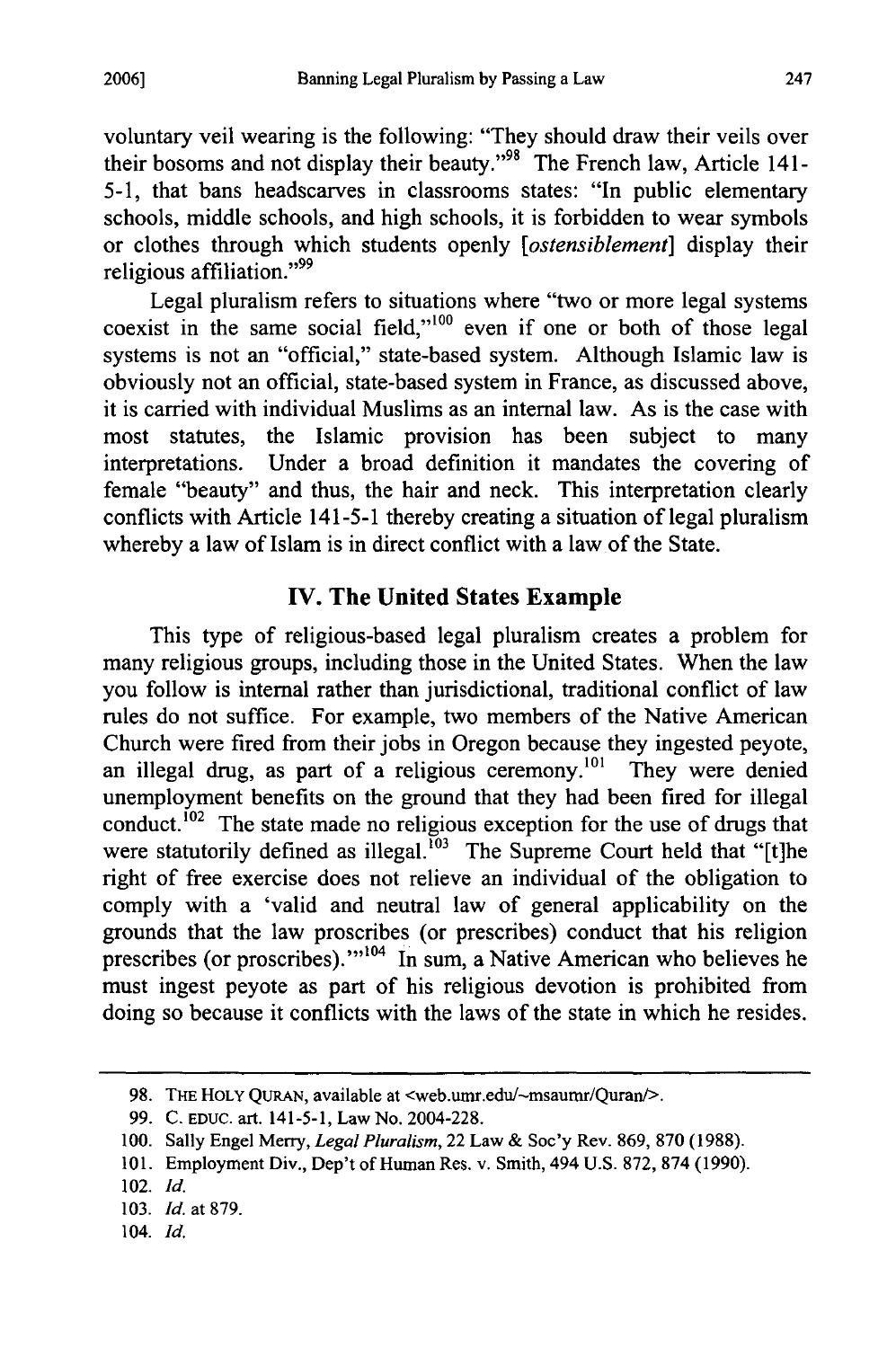The Native American is therefore left with no choice but to break the law. Like the Muslim schoolgirl in France, he must either disobey his own internal laws dictated by his faith or break the law of his state and face the consequences of either decision.

In most cases, the United States is much less concerned with religious dress—which it views as linked to free exercise of religion—than it is with behavior. However, there have been conflicting court decisions even in the area of religious clothing. For example, one case held that the Black Muslim faith is religion and that discharge for wearing a long skirt was unlawful bias.<sup>105</sup> Yet another held that it would have imposed an "undue hardship" on the school board to require it to accommodate a Muslim public school teacher by allowing her to teach in her religious clothes.<sup>106</sup> Still another case involved a sixth-grade Muslim girl who sued the Oklahoma school district after it suspended her from school for wearing her headscarf in violation of the district's dress code.<sup>107</sup> This suit caught the attention of the U.S. Department of Justice, which joined the suit against the school district.<sup>108</sup> The Assistant Attorney General announced, "No student should be forced to choose between following her faith and enjoying the benefits of a public education." $109$  Considering the United States' reaction to the French ban, we can presume the Assistant Attorney General summed up the country's policy on the issue quite accurately.

# **Conclusion**

An outright prohibition on practicing an element of one's religion does not seem to further any goal of creating an inclusive and compassionate society. Instead, cultural accommodations and legal concessions can help to integrate Muslims into European society without requiring them to sacrifice all their cultural and legal autonomy.<sup>110</sup> Although one of the most obvious signs confirming the fall of the Taliban in Afghanistan was that the women of that country had the choice to remove their headscarves, $^{111}$  this was because the individual then had the

<sup>105.</sup> DeBula Baines, *supra* note 42, at n.143.

<sup>106.</sup> U.S. v. Bd. of Educ. for the School Dist. of Phila., 911 F.2d 882, 894 (3d Cir. 1990).

<sup>107.</sup> Geoffrey Fattah, *Outward Expressions of Faith,* DESERET MORNING NEWS (Salt Lake City), May 29, 2004.

<sup>108.</sup> *Id.*

<sup>109.</sup> *Id.*

<sup>110.</sup> John D. Snethen, *The Crescent and the Union: Islam Returns to Western Europe, 8* IND. J. GLOBAL LEGAL STUD. 251, 264-65 (Fall 2000).

<sup>111.</sup> French School Headdress Ban Creates 'Convenient Religion', supra, note 28.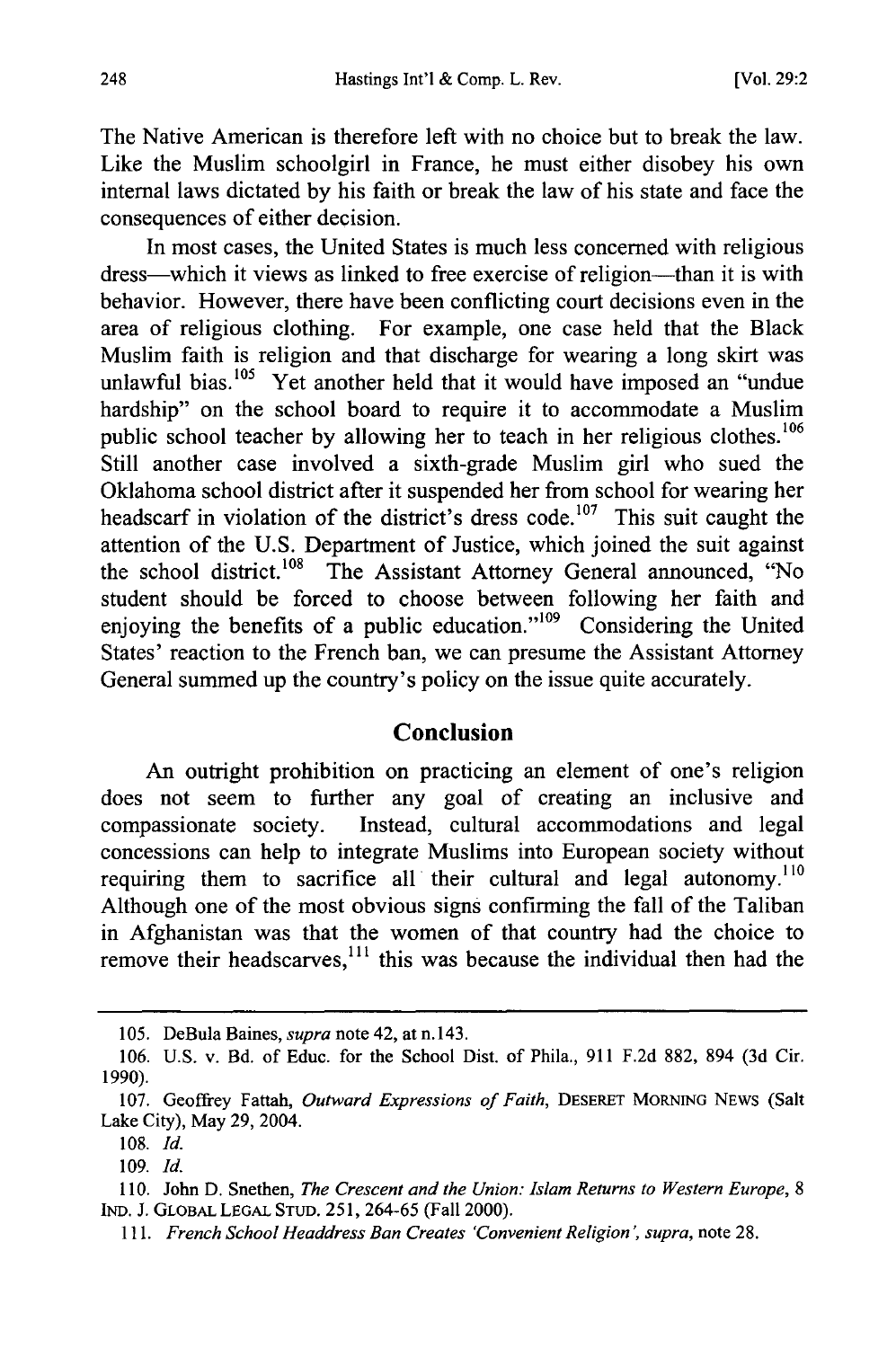freedom to practice her religion in whatever way she wished. By removing that choice, the French government has made the first move towards a form of reverse religious oppression.<sup>112</sup>

France's stated interest in prohibiting headscarves seems less weighty than the Muslim students' interests in practicing their religion. If the ban is meant to solve the problem of fanaticism it errs in equating Islamic orthodoxy with extremism.<sup>113</sup> In other words, if the governmental interest in passing this law is to stamp out the unwanted pressure placed on children who do not desire to wear the veil, the law is clearly over-inclusive as it forbids all children-willing hijab-wearers as well as coerced or forcedfrom doing so. If the interest is rather to stamp out radical fundamentalism it may be punishing the wrong members of its society. Finally, if the interest is to further an atmosphere of inclusion it is more likely creating a highly stressful situation among children, many of whom may feel they are being punished by their government.

The schoolgirls are the primary victims of this law. They are left with only one choice **-** who to disappoint and disobey. Their options are their families and communities, their schoolteachers and headmasters, or their God.

Although the pressures young girls face may be real and France's desire to find a remedy for those pressures may be strong, a ban that targets the veil is not the answer. The presence of Muslim girls clothed in religious garb at secular schools does not transform the education of the children. The curriculum remains unchanged. In addition, the students will benefit from the multiculturalism the veiled girls bring, and consequently, learn tolerance for difference. Rather, the government is asking them to disregard their religious beliefs to create a "secular" bubble that is completely artificial and unrealistic. Although it may seem to the government to be a solution to the problem of Islamic fundamentalism, it cannot simply write the religion out of existence by passing a law that serves to ban it. The government should look to solutions designed to include all the citizens of the country rather than ostracize some and create more divisive lines between religious groups. The current "solution" will most likely have the counterproductive effect of fanning the very fires that may have caused the so-called fundamentalism in the first place.

249

<sup>112.</sup> *Id.*

<sup>113.</sup> Andrew Wright, Letter to the Editor, *A Veiled Threat to Freedom in France?,* WASH. **POST,** Dec. 31, 2003, at **A18.**